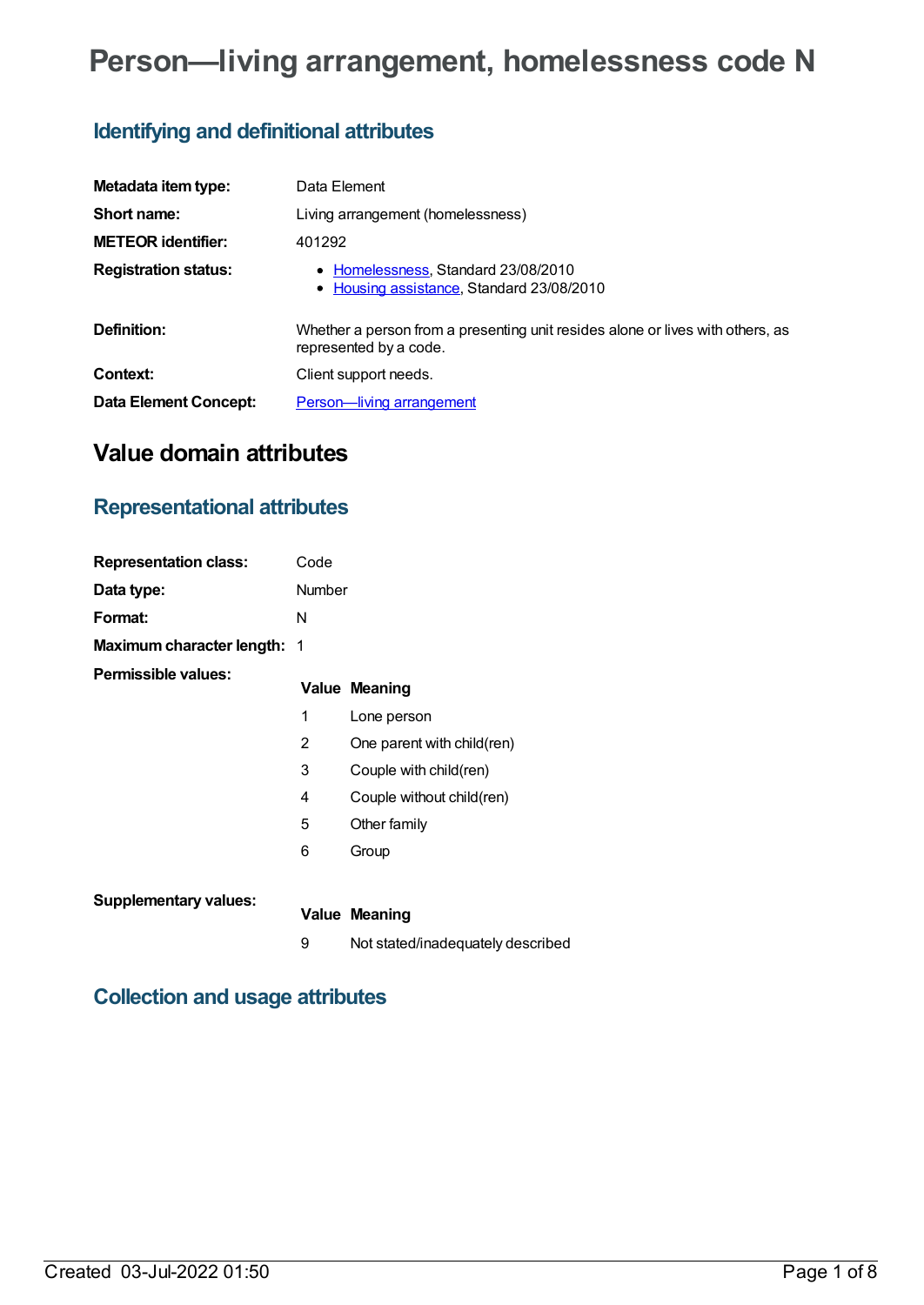**Guide for use:** CODE 1 Lone person

This category is used to record single individuals.

CODE 2 One parent with child(ren)

This category includes step and adopted parent/child relationships.

CODE 3 Couple with child(ren)

This category includes step and adopted parent/child relationships.

CODE 4 Couple without child(ren)

This category includes couples without children.

CODE 5 Other family

This category includes all other groups with related individuals, including siblings and multi-generational families of more than two generations.

CODE 6 Group

This category includes two or more unrelated persons who live together. Boarders and lodgers are included in this category.

### **Source and reference attributes**

**Reference documents:** Australian Bureau of Statistics, Family, Household and Income Unit Variables, Cat. No. 1286.0, 2005

### **Data element attributes**

### **Collection and usage attributes**

| Guide for use:             | This item is collected for each person from a presenting unit.                                            |
|----------------------------|-----------------------------------------------------------------------------------------------------------|
| <b>Collection methods:</b> | The permissible values for this data element are used to form the response<br>categories to the question: |
|                            | "Which category below best describes your living arrangements?"                                           |

### **Relational attributes**

| Implementation in Data Set |                                                                     |
|----------------------------|---------------------------------------------------------------------|
| <b>Specifications:</b>     | Specialist Homelessness Services NMDS 2011 Homelessness, Superseded |
|                            | 01/05/2013                                                          |
|                            | Housing assistance, Superseded 01/05/2013                           |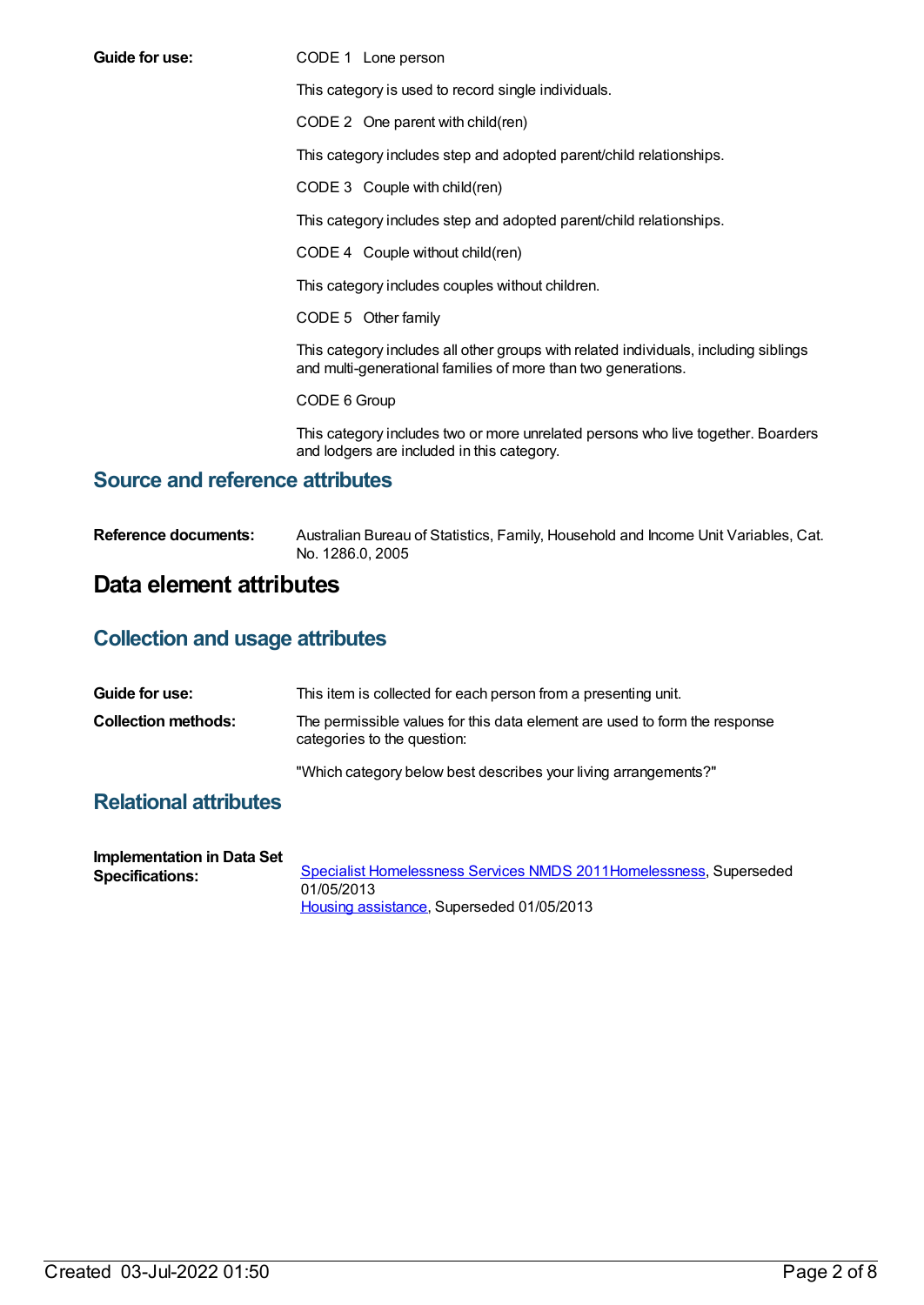#### *DSS specific information:*

In the Specialist Homelessness Services NMDS, this data element is collected four times, for the following points in time:

- one week before the start of the support period (the Service episodeepisode start date, DDMMYYYY);
- at the date of presentation;
- at the end of the reporting period (the Service event—last service provision date, DDMMYYYY); and
- at the end of the support period (the Service episode—episode end date, DDMMYYYY).

Only one permissible value is selected in each case.

Specialist [Homelessness](https://meteor.aihw.gov.au/content/508954) Services NMDS 2012-1[3Homelessness](https://meteor.aihw.gov.au/RegistrationAuthority/14), Superseded 01/05/2013 Housing [assistance](https://meteor.aihw.gov.au/RegistrationAuthority/11), Superseded 01/05/2013

*Implementation start date:* 01/07/2012

*Implementation end date:* 30/06/2013

*DSS specific information:*

In the Specialist Homelessness Services NMDS, this data element is collected four times, for the following points in time:

- one week before the start of the support period (the Service episodeepisode start date, DDMMYYYY);
- at the date of presentation;
- at the end of the reporting period (the Service event—last service provision date, DDMMYYYY); and
- at the end of the support period (the Service episode—episode end date, DDMMYYYY).

Only one permissible value is selected in each case.

Specialist [Homelessness](https://meteor.aihw.gov.au/content/505626) Services NMDS 2013-1[4Homelessness](https://meteor.aihw.gov.au/RegistrationAuthority/14), Superseded 26/08/2014 Housing [assistance](https://meteor.aihw.gov.au/RegistrationAuthority/11), Superseded 26/08/2014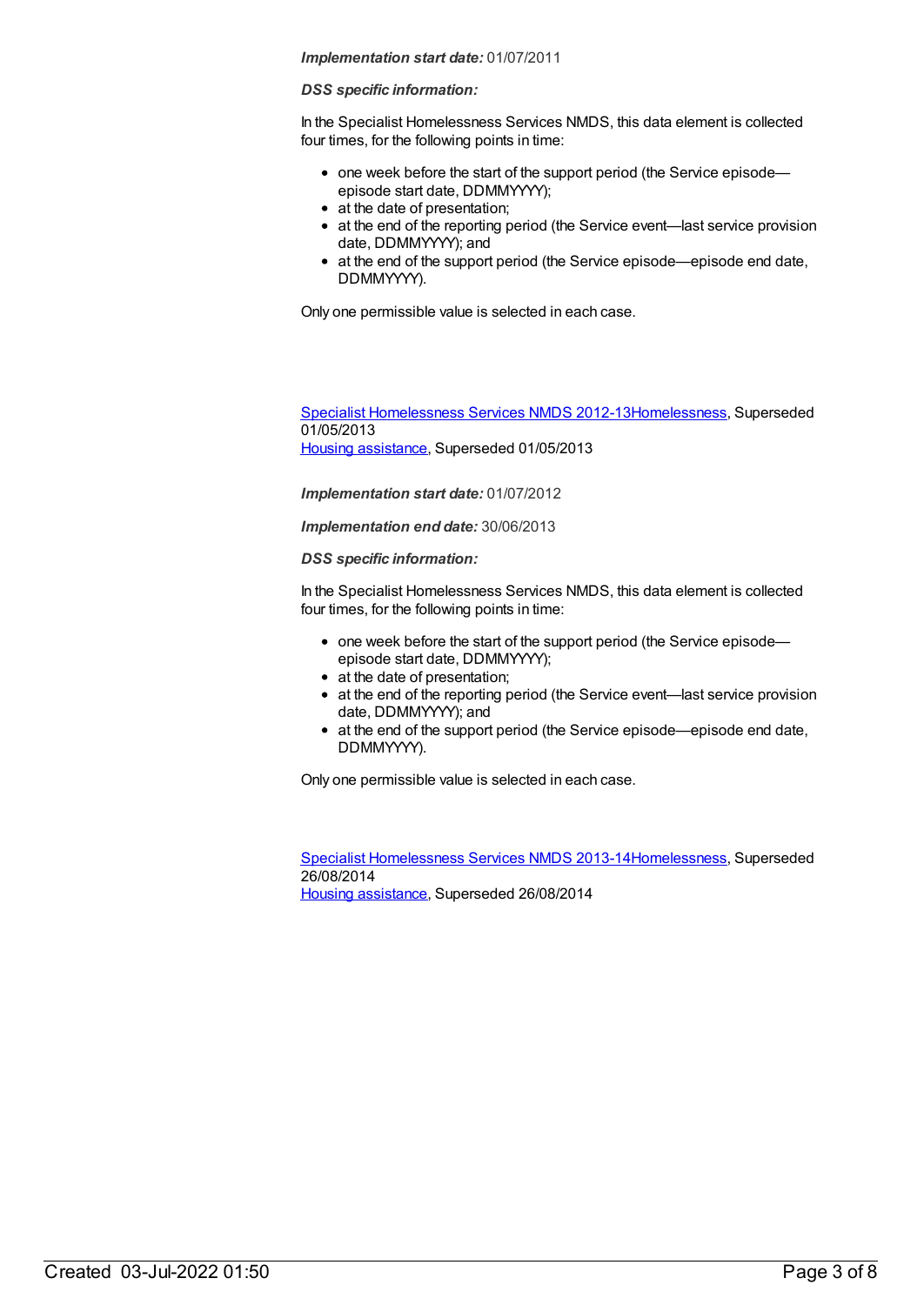*Implementation end date:* 30/06/2014

*Conditional obligation:*

In the Specialist Homelessness Services NMDS, this item is only asked of clients.

*DSS specific information:*

In the Specialist Homelessness Services NMDS, this data element is collected four times, for the following points in time:

- one week before the start of the support period (the Service episode episode start date, DDMMYYYY)
- at the date of presentation
- at the end of the reporting period (the Service event—last service provision date, DDMMYYYY)
- at the end of the support period (the Service episode—episode end date, DDMMYYYY).

Only one permissible value is selected in each case.

This collection records a response of Don't Know (CODE 99), which is equivalent to the code Not stated/Inadequately described (CODE 9) in the Standard.

Specialist [Homelessness](https://meteor.aihw.gov.au/content/581255) Services NMDS 2014-1[5Homelessness](https://meteor.aihw.gov.au/RegistrationAuthority/14), Superseded 24/11/2016 Housing [assistance](https://meteor.aihw.gov.au/RegistrationAuthority/11), Superseded 24/11/2016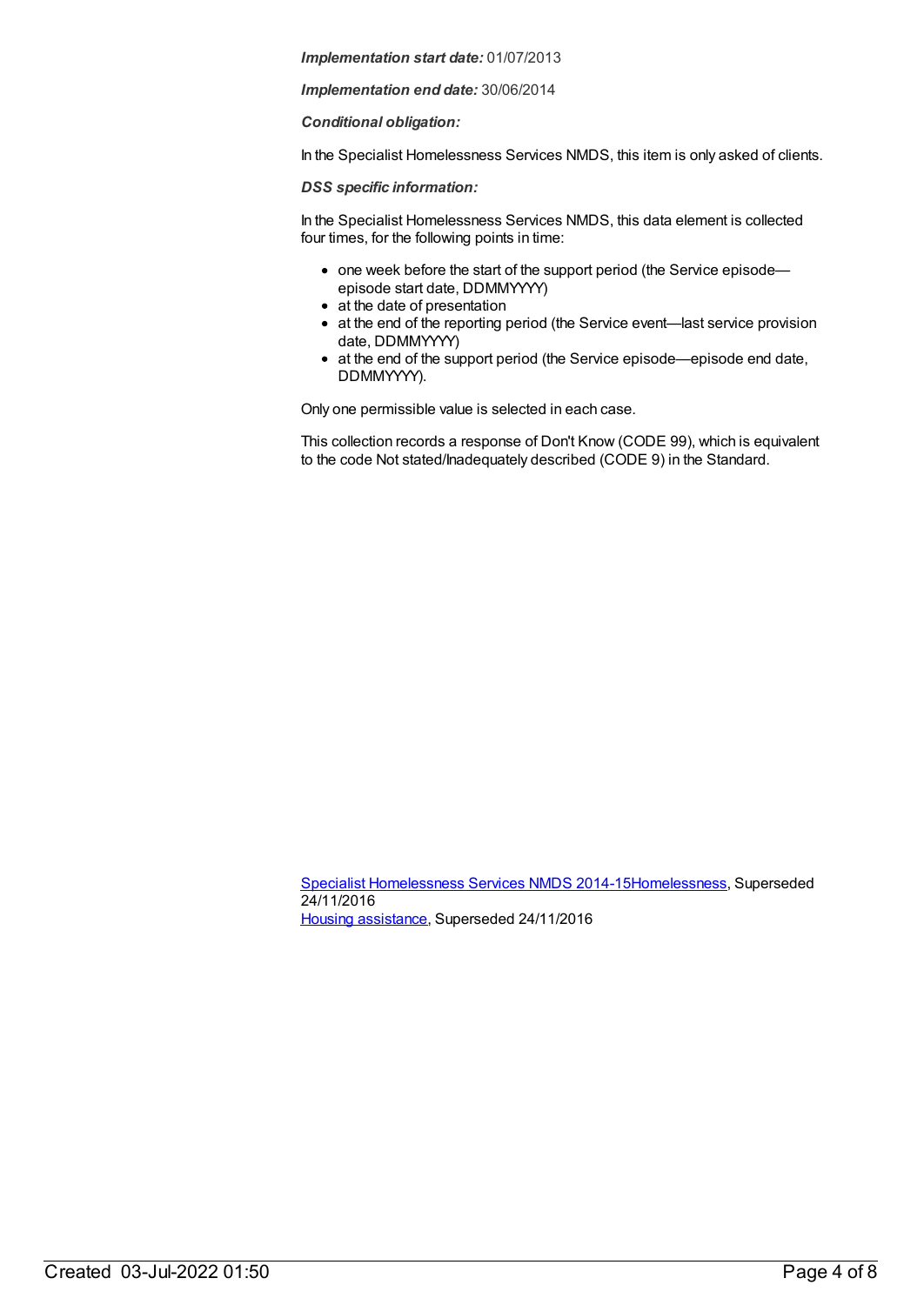*Implementation end date:* 30/06/2015

*Conditional obligation:*

In the Specialist Homelessness Services NMDS, this item is only asked of clients.

*DSS specific information:*

In the Specialist Homelessness Services NMDS, this data element is collected four times, for the following points in time:

- one week before the start of the support period (the Service episode episode start date, DDMMYYYY)
- at the date of presentation
- at the end of the reporting period (the Service event—last service provision date, DDMMYYYY)
- at the end of the support period (the Service episode—episode end date, DDMMYYYY).

Only one permissible value is selected in each case.

This collection records a response of Don't Know (CODE 99), which is equivalent to the code Not stated/Inadequately described (CODE 9) in the Standard.

Specialist [Homelessness](https://meteor.aihw.gov.au/content/658005) Services NMDS 2015-1[7Homelessness](https://meteor.aihw.gov.au/RegistrationAuthority/14), Superseded 24/11/2016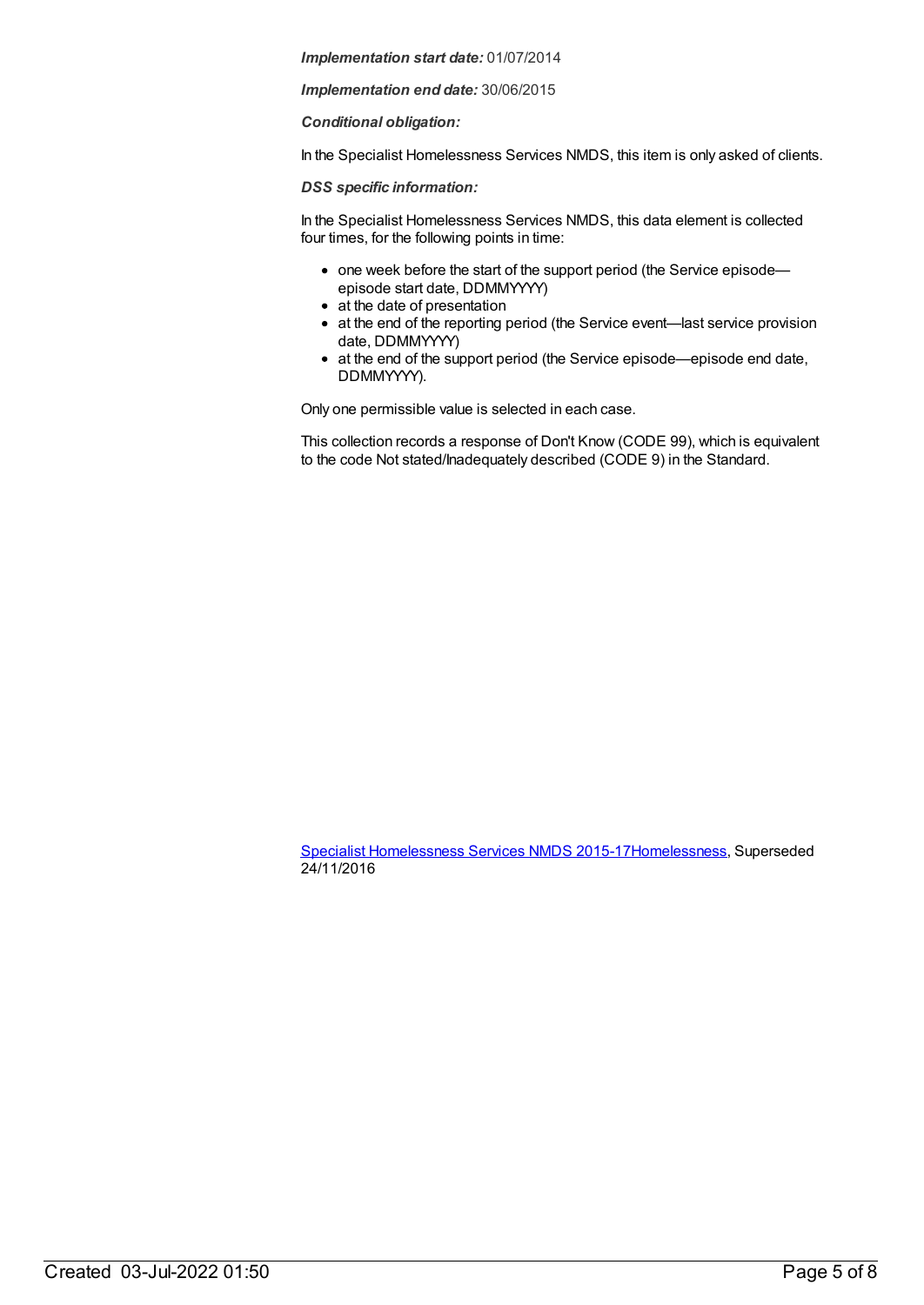*Implementation end date:* 30/06/2017

*Conditional obligation:*

In the Specialist Homelessness Services NMDS, this item is only asked of clients.

*DSS specific information:*

In the Specialist Homelessness Services NMDS, this data element is collected four times, for the following points in time:

- one week before the start of the support period (the Service episode episode start date, DDMMYYYY)
- at the date of presentation
- at the end of the reporting period (the Service event—last service provision date, DDMMYYYY)
- at the end of the support period (the Service episode—episode end date, DDMMYYYY).

Only one permissible value is selected in each case.

This collection records a response of Don't Know (CODE 99), which is equivalent to the code Not stated/Inadequately described (CODE 9) in the Standard.

Specialist [Homelessness](https://meteor.aihw.gov.au/content/650006) Services NMDS 2017-1[9Homelessness](https://meteor.aihw.gov.au/RegistrationAuthority/14), Superseded 10/08/2018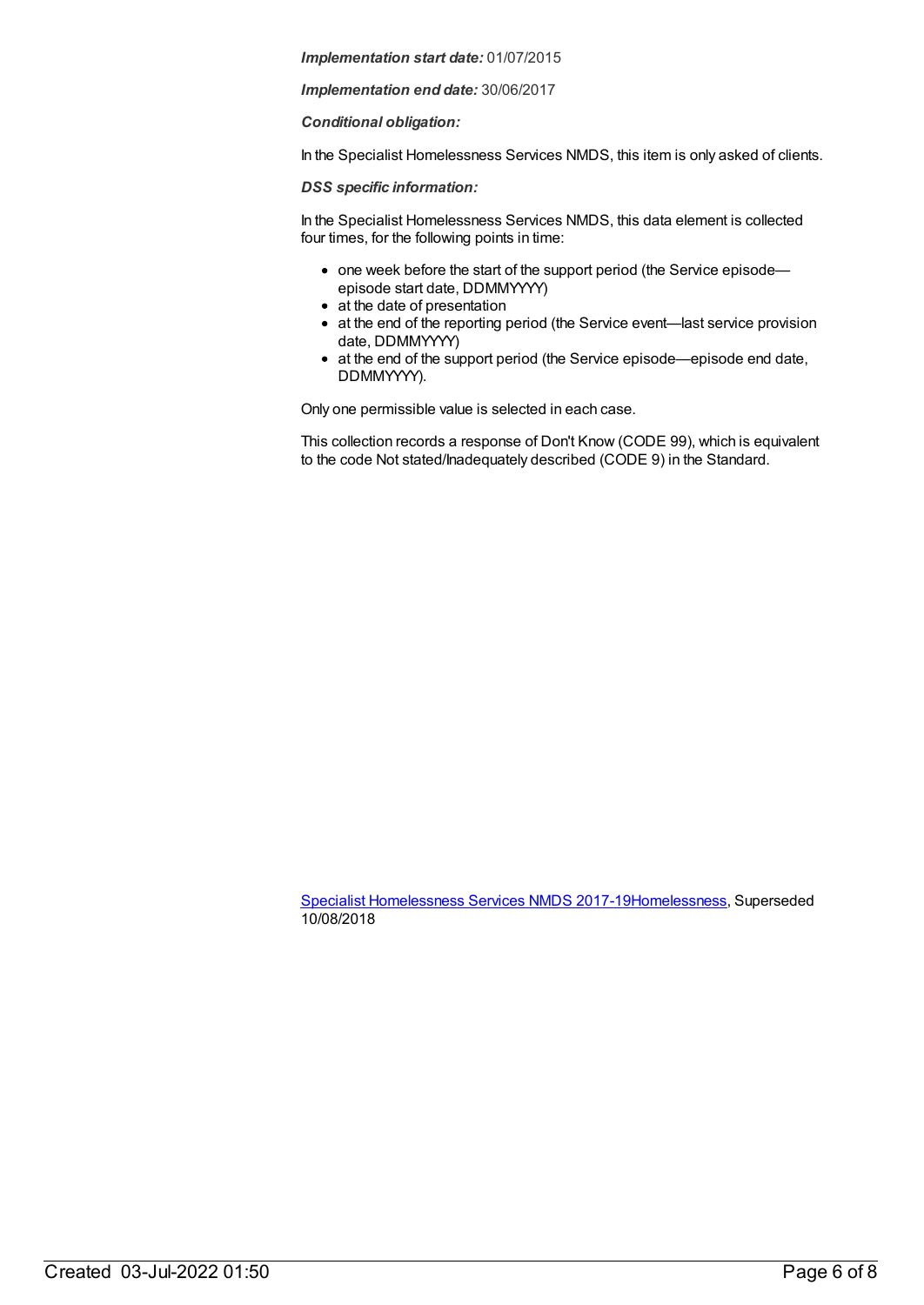*Implementation end date:* 30/06/2019

*Conditional obligation:*

In the Specialist Homelessness Services NMDS, this item is only asked of clients.

*DSS specific information:*

In the Specialist Homelessness Services NMDS, this data element is collected four times, for the following points in time:

- one week before the start of the support period (the Service episode episode start date, [DDMMYYYY\)](file:///content/338558)
- at the date of presentation
- at the end of the reporting period (the **Service [event—last](file:///content/323253) service provision** date, DDMMYYYY)
- at the end of the support period (the Service [episode—episode](file:///content/270160) end date, DDMMYYYY).

Only one permissible value is selected in each case.

This collection records a response of Don't Know (Code 99), which is equivalent to the code Not stated/Inadequately described (Code 9) in the Standard.

Specialist [Homelessness](https://meteor.aihw.gov.au/content/689064) Services NMDS 2019[-Homelessness](https://meteor.aihw.gov.au/RegistrationAuthority/14), Standard 10/08/2018